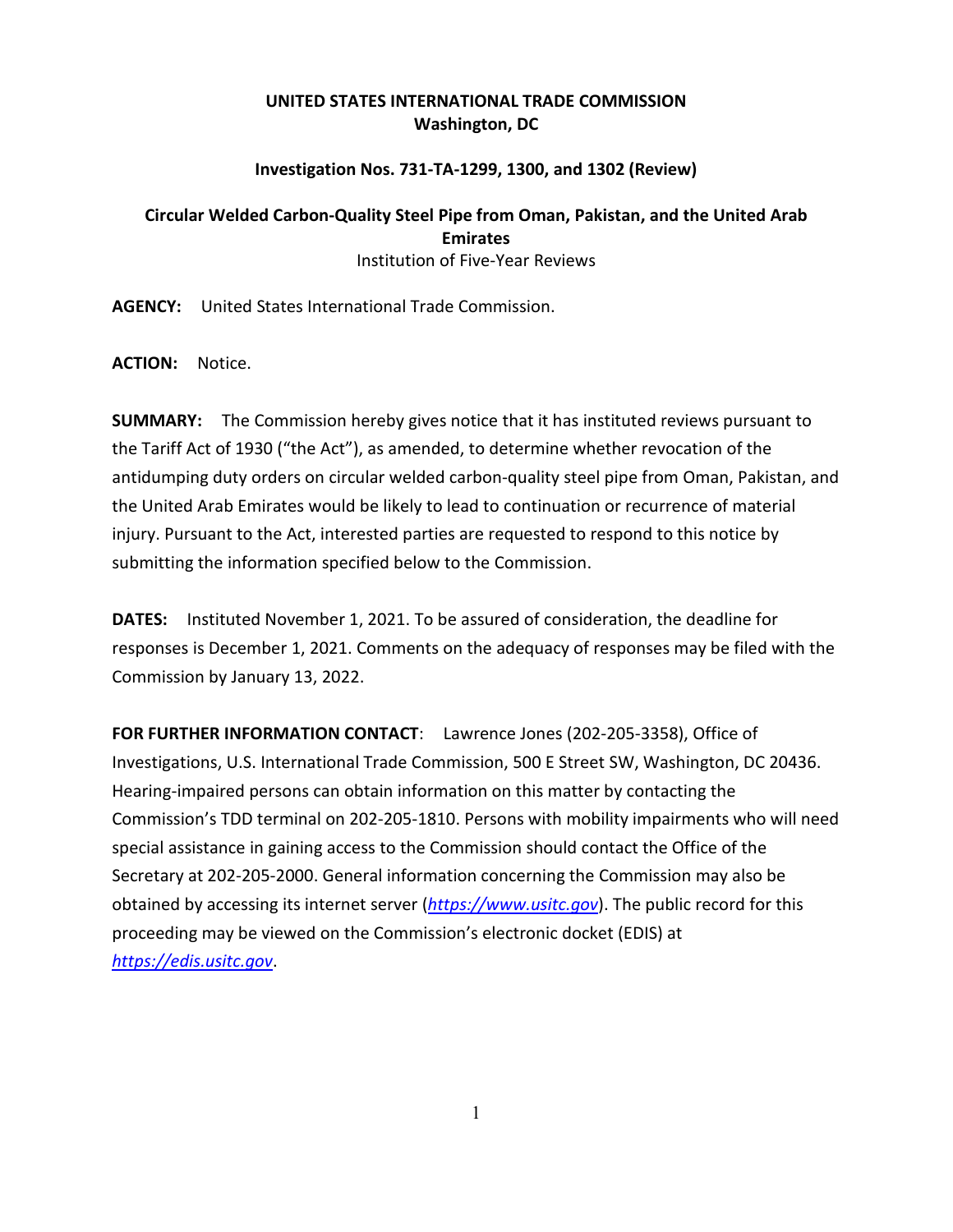## **SUPPLEMENTARY INFORMATION**:

**Background.**--On December 19, 2016, the Department of Commerce ("Commerce") issued antidumping duty orders on imports of circular welded carbon-quality steel pipe from Oman, Pakistan, and the United Arab Emirates (81 FR 91906). The Commission is conducting reviews pursuant to section 751(c) of the Act, as amended (19 U.S.C. 1675(c)), to determine whether revocation of the orders would be likely to lead to continuation or recurrence of material injury to the domestic industry within a reasonably foreseeable time. Provisions concerning the conduct of this proceeding may be found in the Commission's Rules of Practice and Procedure at 19 CFR Part 201, Subparts A and B, and 19 CFR Part 207, Subparts A and F. The Commission will assess the adequacy of interested party responses to this notice of institution to determine whether to conduct full or expedited reviews. The Commission's determinations in any expedited reviews will be based on the facts available, which may include information provided in response to this notice.

**Definitions**.--The following definitions apply to these reviews:

- (1) *Subject Merchandise* is the class or kind of merchandise that is within the scope of the five-year reviews, as defined by Commerce.
- (2) The *Subject Countries* in these reviews are Oman, Pakistan, and the United Arab Emirates.
- (3) The *Domestic Like Product* is the domestically produced product or products which are like, or in the absence of like, most similar in characteristics and uses with, the *Subject Merchandise*. In its original determinations, the Commission defined the *Domestic Like Product* as circular welded carbon-quality steel pipe that is coextensive with Commerce's scope.
- (4) The *Domestic Industry* is the U.S. producers as a whole of the *Domestic Like Product*, or those producers whose collective output of the *Domestic Like Product* constitutes a major proportion of the total domestic production of the product. In its original determinations, the Commission defined the *Domestic*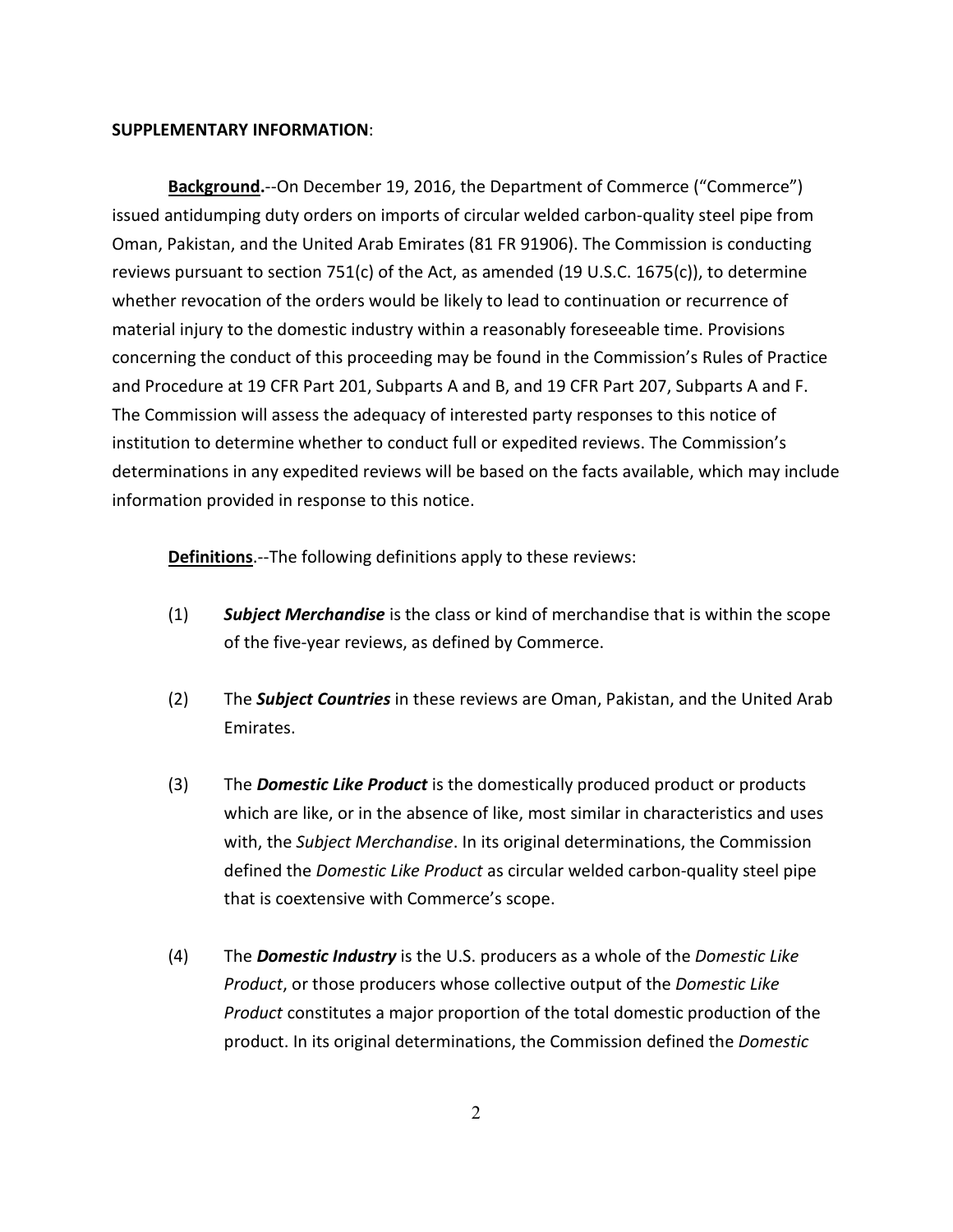*Industry* to include all domestic producers of circular welded carbon-quality steel pipe.

- (5) The *Order Date* is the date that the antidumping duty orders under review became effective. In these reviews, the *Order Date* is December 19, 2016.
- (6) An *Importer* is any person or firm engaged, either directly or through a parent company or subsidiary, in importing the *Subject Merchandise* into the United States from a foreign manufacturer or through its selling agent.

**Participation in the proceeding and public service list**.--Persons, including industrial users of the *Subject Merchandise* and, if the merchandise is sold at the retail level, representative consumer organizations, wishing to participate in the proceeding as parties must file an entry of appearance with the Secretary to the Commission, as provided in § 201.11(b)(4) of the Commission's rules, no later than 21 days after publication of this notice in the *Federal Register*. The Secretary will maintain a public service list containing the names and addresses of all persons, or their representatives, who are parties to the proceeding.

Former Commission employees who are seeking to appear in Commission five-year reviews are advised that they may appear in a review even if they participated personally and substantially in the corresponding underlying original investigation or an earlier review of the same underlying investigation. The Commission's designated agency ethics official has advised that a five-year review is not the same particular matter as the underlying original investigation, and a five-year review is not the same particular matter as an earlier review of the same underlying investigation for purposes of 18 U.S.C. 207, the post-employment statute for Federal employees, and Commission rule 201.15(b) (19 CFR 201.15(b)), 79 FR 3246 (Jan. 17, 2014), 73 FR 24609 (May 5, 2008). Consequently, former employees are not required to seek Commission approval to appear in a review under Commission rule 19 CFR 201.15, even if the corresponding underlying original investigation or an earlier review of the same underlying investigation was pending when they were Commission employees. For further ethics advice on this matter, contact Charles Smith, Office of the General Counsel, at 202-205-3408.

Limited disclosure of business proprietary information (BPI) under an administrative protective order (APO) and APO service list.--Pursuant to § 207.7(a) of the Commission's rules, the Secretary will make BPI submitted in this proceeding available to authorized applicants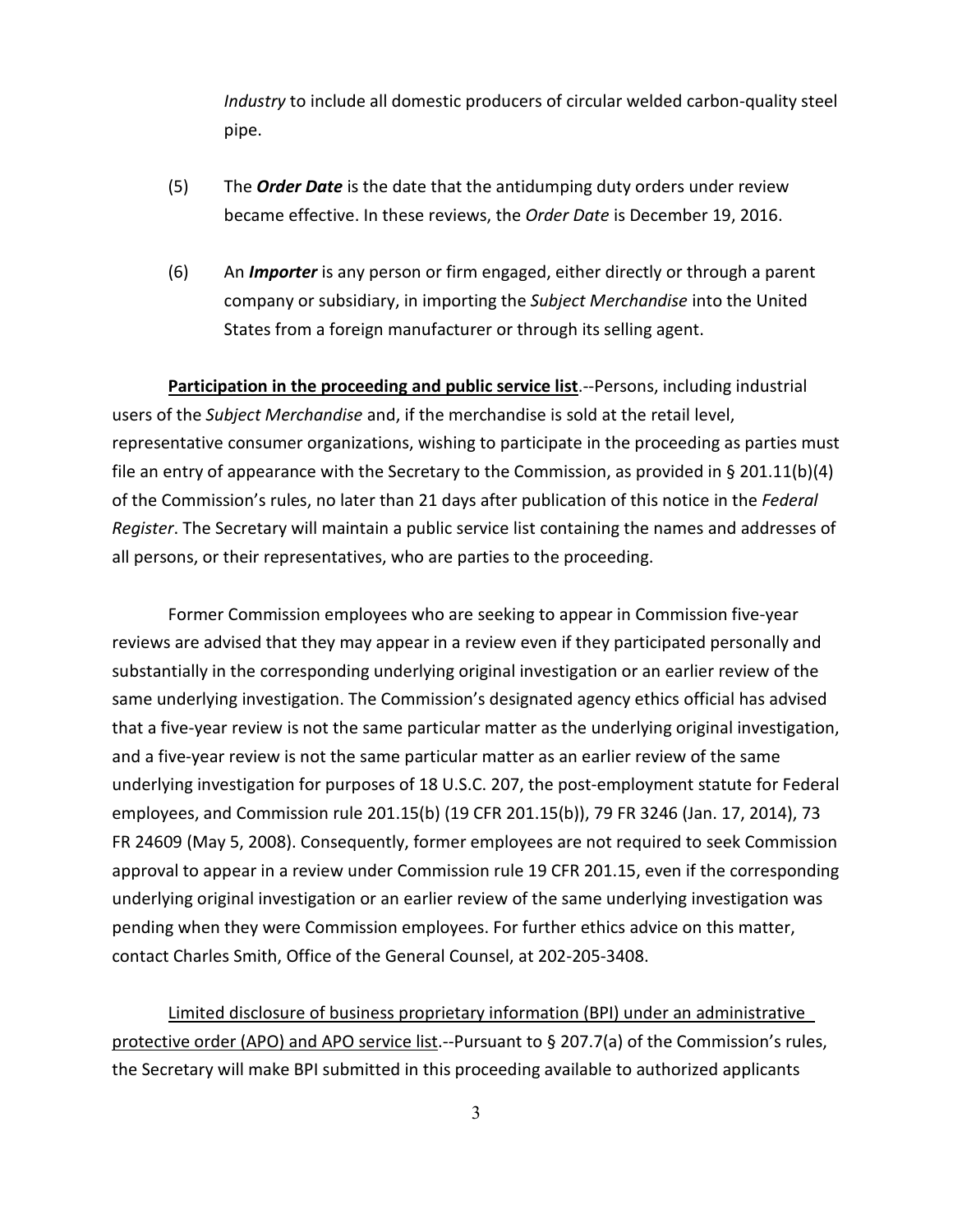under the APO issued in the proceeding, provided that the application is made no later than 21 days after publication of this notice in the *Federal Register*. Authorized applicants must represent interested parties, as defined in 19 U.S.C. 1677(9), who are parties to the proceeding. A separate service list will be maintained by the Secretary for those parties authorized to receive BPI under the APO.

**Certification**.--Pursuant to § 207.3 of the Commission's rules, any person submitting information to the Commission in connection with this proceeding must certify that the information is accurate and complete to the best of the submitter's knowledge. In making the certification, the submitter will acknowledge that information submitted in response to this request for information and throughout this proceeding or other proceeding may be disclosed to and used: (i) by the Commission, its employees and Offices, and contract personnel (a) for developing or maintaining the records of this or a related proceeding, or (b) in internal investigations, audits, reviews, and evaluations relating to the programs, personnel, and operations of the Commission including under 5 U.S.C. Appendix 3; or (ii) by U.S. government employees and contract personnel, solely for cybersecurity purposes. All contract personnel will sign appropriate nondisclosure agreements.

**Written submissions**.--Pursuant to § 207.61 of the Commission's rules, each interested party response to this notice must provide the information specified below. The deadline for filing such responses is December 1, 2021. Pursuant to § 207.62(b) of the Commission's rules, eligible parties (as specified in Commission rule 207.62(b)(1)) may also file comments concerning the adequacy of responses to the notice of institution and whether the Commission should conduct expedited or full reviews. The deadline for filing such comments is January 13, 2022. All written submissions must conform with the provisions of § 201.8 of the Commission's rules; any submissions that contain BPI must also conform with the requirements of §§ 201.6, 207.3, and 207.7 of the Commission's rules. The Commission's *Handbook on Filing Procedures*, available on the Commission's website at

[https://www.usitc.gov/documents/handbook\\_on\\_filing\\_procedures.pdf,](https://www.usitc.gov/documents/handbook_on_filing_procedures.pdf) elaborates upon the Commission's procedures with respect to filings. Also, in accordance with §§ 201.16(c) and 207.3 of the Commission's rules, each document filed by a party to the proceeding must be served on all other parties to the proceeding (as identified by either the public or APO service list as appropriate), and a certificate of service must accompany the document (if you are not a party to the proceeding you do not need to serve your response).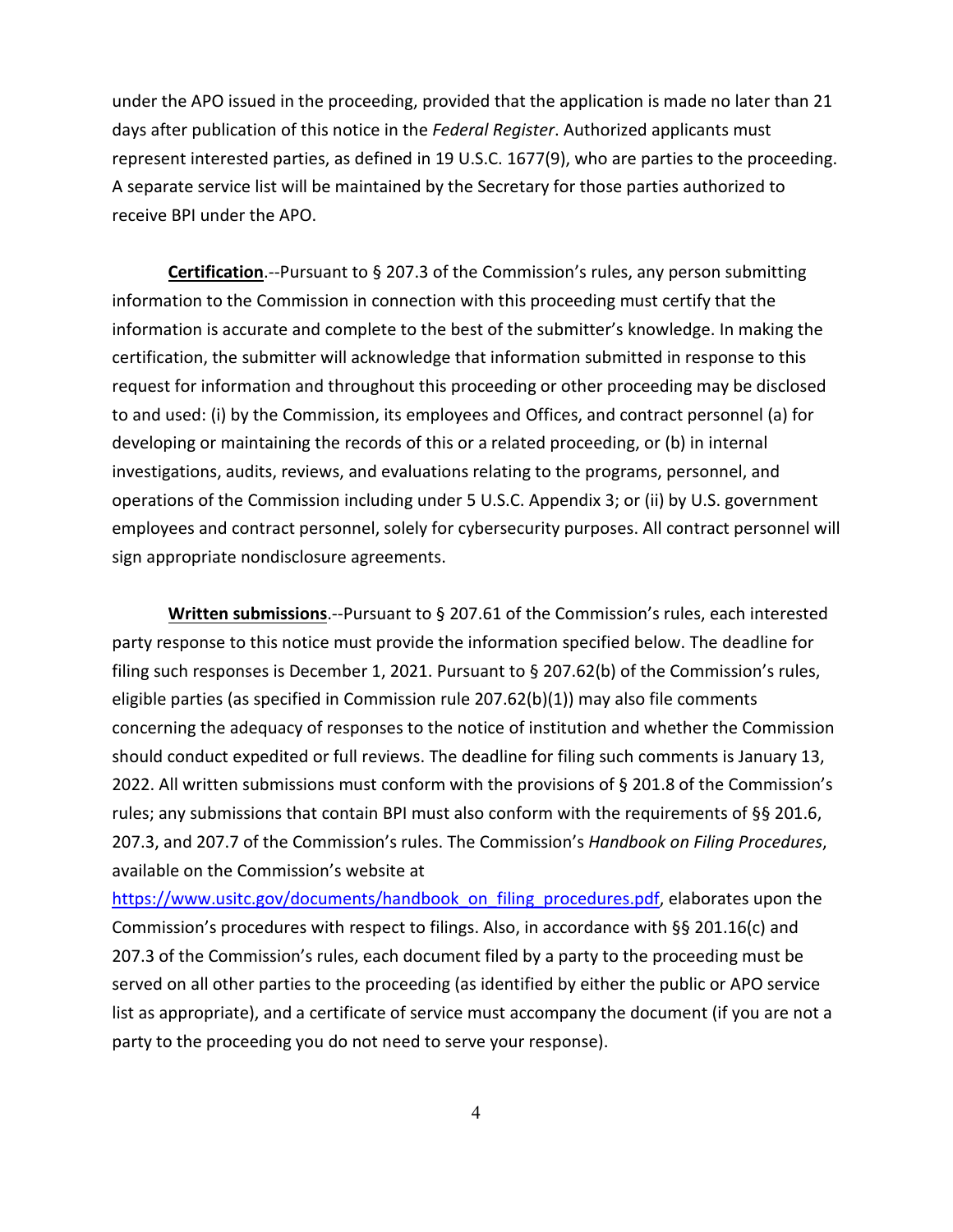Please note the Secretary's Office will accept only electronic filings at this time. Filings must be made through the Commission's Electronic Document Information System (EDIS, [https://edis.usitc.gov\)](https://edis.usitc.gov/). No in-person paper-based filings or paper copies of any electronic filings will be accepted until further notice.

No response to this request for information is required if a currently valid Office of Management and Budget ("OMB") number is not displayed; the OMB number is 3117 0016/USITC No. 21-5-501, expiration date June 30, 2023. Public reporting burden for the request is estimated to average 15 hours per response. Please send comments regarding the accuracy of this burden estimate to the Office of Investigations, U.S. International Trade Commission, 500 E Street SW, Washington, DC 20436.

**Inability to provide requested information**.--Pursuant to § 207.61(c) of the Commission's rules, any interested party that cannot furnish the information requested by this notice in the requested form and manner shall notify the Commission at the earliest possible time, provide a full explanation of why it cannot provide the requested information, and indicate alternative forms in which it can provide equivalent information. If an interested party does not provide this notification (or the Commission finds the explanation provided in the notification inadequate) and fails to provide a complete response to this notice, the Commission may take an adverse inference against the party pursuant to § 776(b) of the Act (19 U.S.C. 1677e(b)) in making its determinations in the reviews.

**INFORMATION TO BE PROVIDED IN RESPONSE TO THIS NOTICE OF INSTITUTION**: If you are a domestic producer, union/worker group, or trade/business association; import/export *Subject Merchandise* from more than one *Subject Country*; or produce *Subject Merchandise* in more than one *Subject Country*, you may file a single response. If you do so, please ensure that your response to each question includes the information requested for each pertinent *Subject Country.* As used below, the term "firm" includes any related firms.

- (1) The name and address of your firm or entity (including World Wide Web address) and name, telephone number, fax number, and E-mail address of the certifying official.
- (2) A statement indicating whether your firm/entity is an interested party under 19 U.S.C. 1677(9) and if so, how, including whether your firm/entity is a U.S. producer of the *Domestic Like Product*, a U.S. union or worker group, a U.S. importer of the *Subject*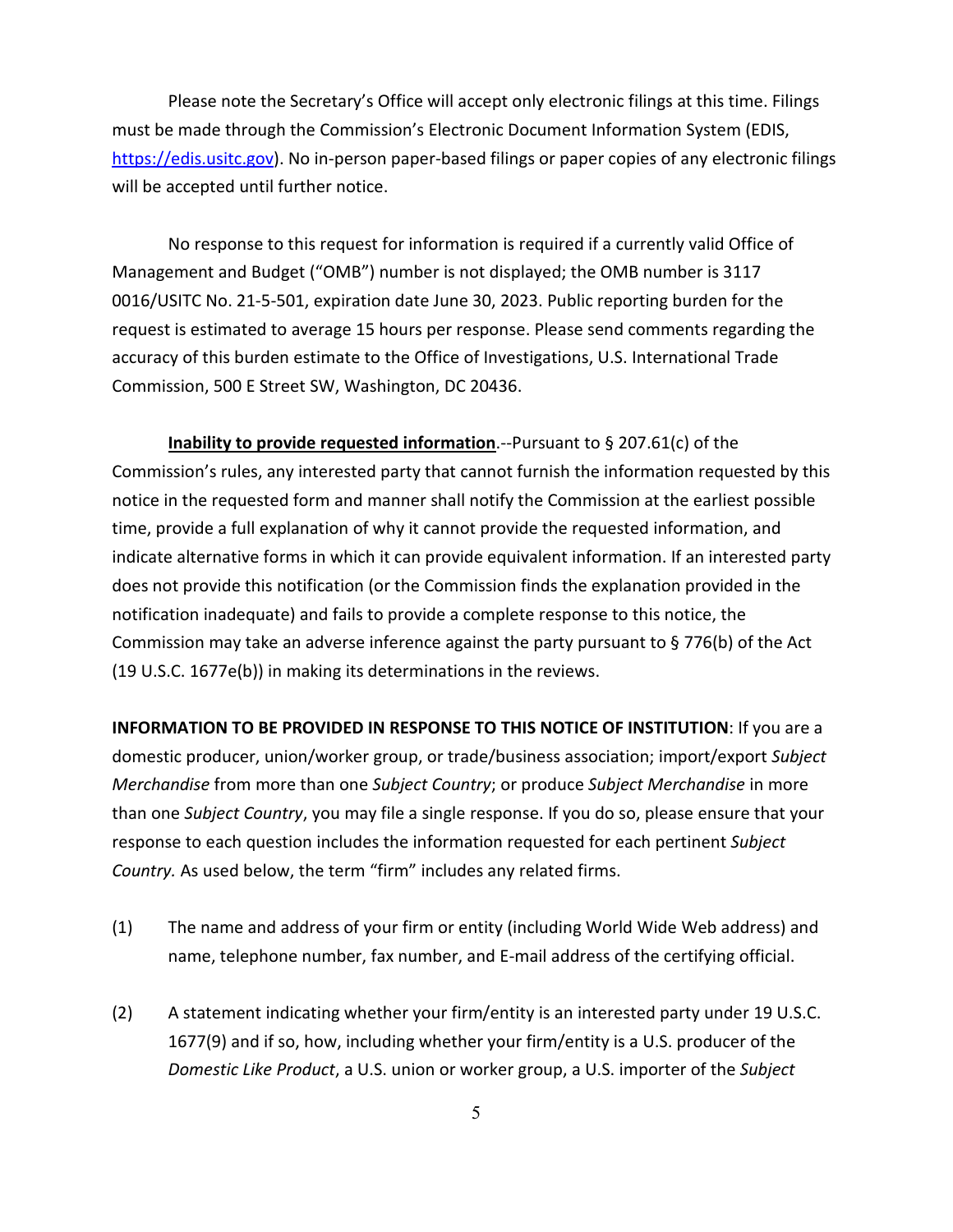*Merchandi*se, a foreign producer or exporter of the *Subject Merchandise*, a U.S. or foreign trade or business association (a majority of whose members are interested parties under the statute), or another interested party (including an explanation). If you are a union/worker group or trade/business association, identify the firms in which your workers are employed or which are members of your association.

- (3) A statement indicating whether your firm/entity is willing to participate in this proceeding by providing information requested by the Commission.
- (4) A statement of the likely effects of the revocation of the antidumping duty orders on the *Domestic Industry* in general and/or your firm/entity specifically. In your response, please discuss the various factors specified in  $\S$  752(a) of the Act (19 U.S.C. 1675a(a)) including the likely volume of subject imports, likely price effects of subject imports, and likely impact of imports of *Subject Merchandise* on the *Domestic Industry*.
- (5) A list of all known and currently operating U.S. producers of the *Domestic Like Product*. Identify any known related parties and the nature of the relationship as defined in § 771(4)(B) of the Act (19 U.S.C. 1677(4)(B)).
- (6) A list of all known and currently operating U.S. importers of the *Subject Merchandise* and producers of the *Subject Merchandise* in each *Subject Country* that currently export or have exported *Subject Merchandise* to the United States or other countries since the *Order Date*.
- (7) A list of 3-5 leading purchasers in the U.S. market for the *Domestic Like Product* and the *Subject Merchandise* (including street address, World Wide Web address, and the name, telephone number, fax number, and E-mail address of a responsible official at each firm).
- (8) A list of known sources of information on national or regional prices for the *Domestic Like Product* or the *Subject Merchandise* in the U.S. or other markets.
- (9) If you are a U.S. producer of the *Domestic Like Product*, provide the following information on your firm's operations on that product during calendar year 2020, except as noted (report quantity data in short tons and value data in U.S. dollars, f.o.b. plant). If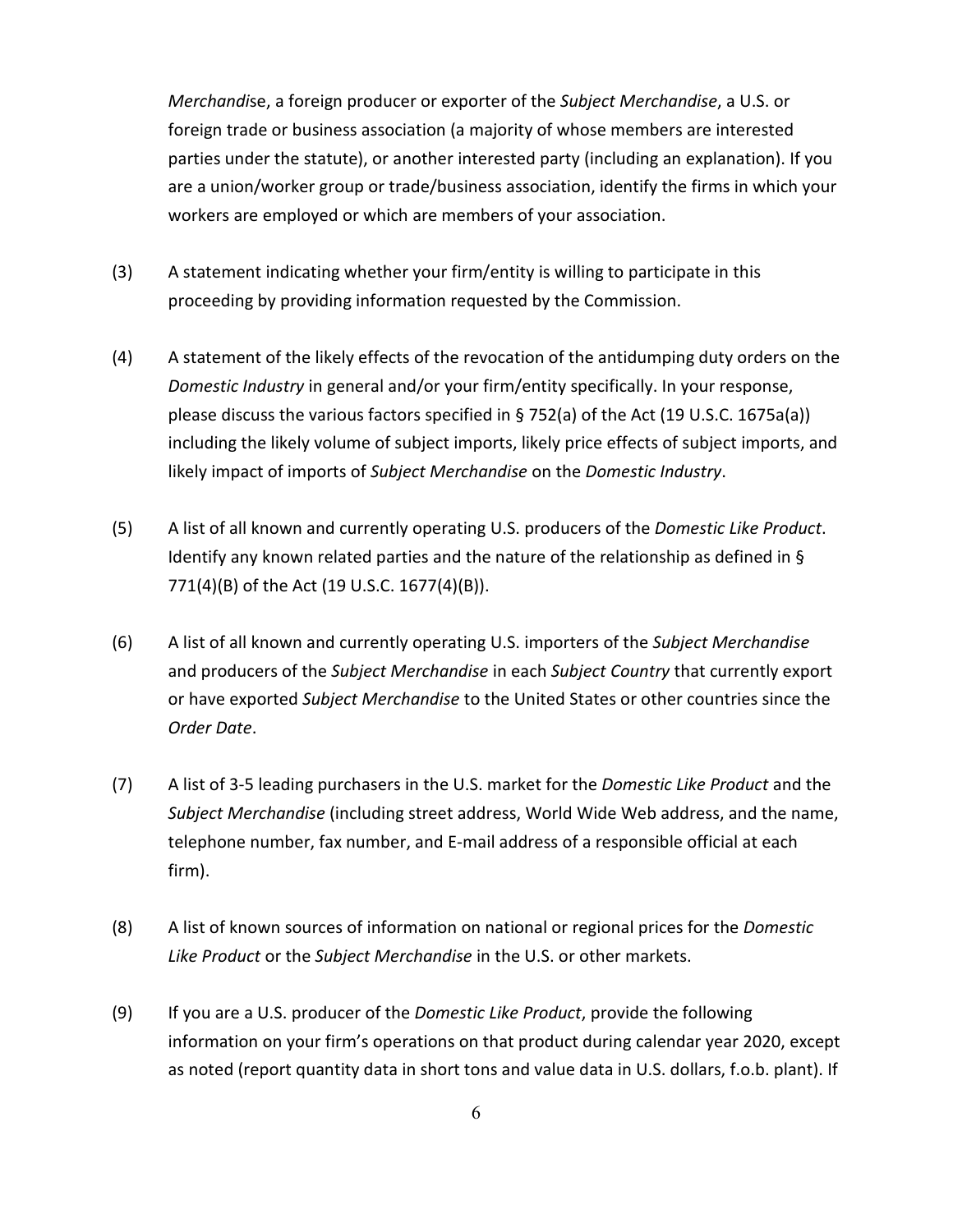you are a union/worker group or trade/business association, provide the information, on an aggregate basis, for the firms in which your workers are employed/which are members of your association.

- (a) Production (quantity) and, if known, an estimate of the percentage of total U.S. production of the *Domestic Like Product* accounted for by your firm's(s') production;
- (b) Capacity (quantity) of your firm to produce the *Domestic Like Product* (that is, the level of production that your establishment(s) could reasonably have expected to attain during the year, assuming normal operating conditions (using equipment and machinery in place and ready to operate), normal operating levels (hours per week/weeks per year), time for downtime, maintenance, repair, and cleanup, and a typical or representative product mix);
- (c) the quantity and value of U.S. commercial shipments of the *Domestic Like Product* produced in your U.S. plant(s);
- (d) the quantity and value of U.S. internal consumption/company transfers of the *Domestic Like Product* produced in your U.S. plant(s); and
- (e) the value of (i) net sales, (ii) cost of goods sold (COGS), (iii) gross profit, (iv) selling, general and administrative (SG&A) expenses, and (v) operating income of the *Domestic Like Product* produced in your U.S. plant(s) (include both U.S. and export commercial sales, internal consumption, and company transfers) for your most recently completed fiscal year (identify the date on which your fiscal year ends).
- (10) If you are a U.S. importer or a trade/business association of U.S. importers of the *Subject Merchandise* from any *Subject Country*, provide the following information on your firm's(s') operations on that product during calendar year 2020 (report quantity data in short tons and value data in U.S. dollars). If you are a trade/business association, provide the information, on an aggregate basis, for the firms which are members of your association.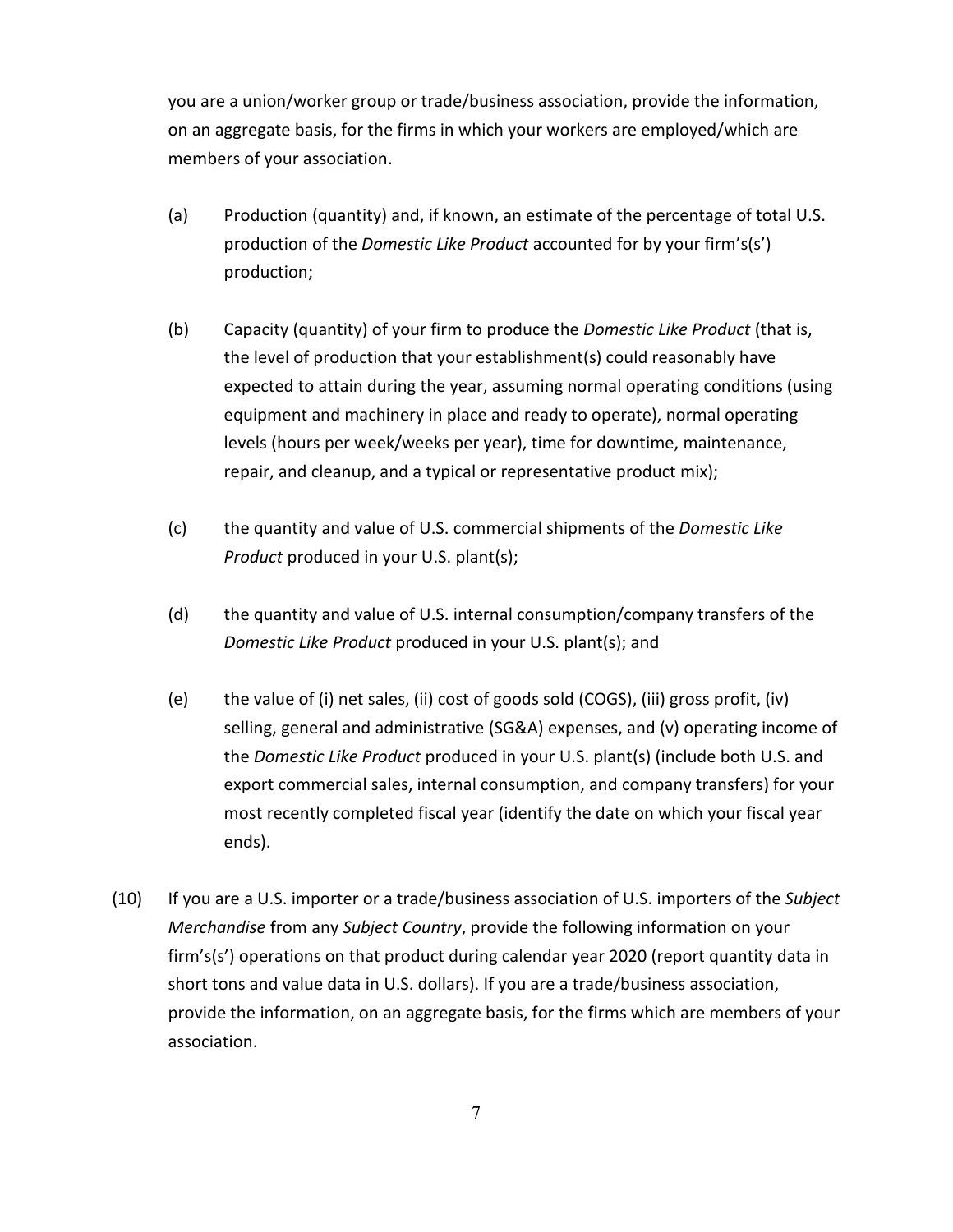- (a) The quantity and value (landed, duty-paid but not including antidumping duties) of U.S. imports and, if known, an estimate of the percentage of total U.S. imports of *Subject Merchandise* from each *Subject Country* accounted for by your firm's(s') imports;
- (b) the quantity and value (f.o.b. U.S. port, including antidumping duties) of U.S. commercial shipments of *Subject Merchandise* imported from each *Subject Country*; and
- (c) the quantity and value (f.o.b. U.S. port, including antidumping duties) of U.S. internal consumption/company transfers of *Subject Merchandise* imported from each *Subject Country*.
- (11) If you are a producer, an exporter, or a trade/business association of producers or exporters of the *Subject Merchandise* in any *Subject Country*, provide the following information on your firm's(s') operations on that product during calendar year 2020 (report quantity data in short tons and value data in U.S. dollars, landed and duty-paid at the U.S. port but not including antidumping duties). If you are a trade/business association, provide the information, on an aggregate basis, for the firms which are members of your association.
	- (a) Production (quantity) and, if known, an estimate of the percentage of total production of *Subject Merchandise* in each *Subject Country* accounted for by your firm's(s') production;
	- (b) Capacity (quantity) of your firm(s) to produce the *Subject Merchandise* in each *Subject Country* (that is, the level of production that your establishment(s) could reasonably have expected to attain during the year, assuming normal operating conditions (using equipment and machinery in place and ready to operate), normal operating levels (hours per week/weeks per year), time for downtime, maintenance, repair, and cleanup, and a typical or representative product mix); and
	- (c) the quantity and value of your firm's(s') exports to the United States of *Subject Merchandise* and, if known, an estimate of the percentage of total exports to the